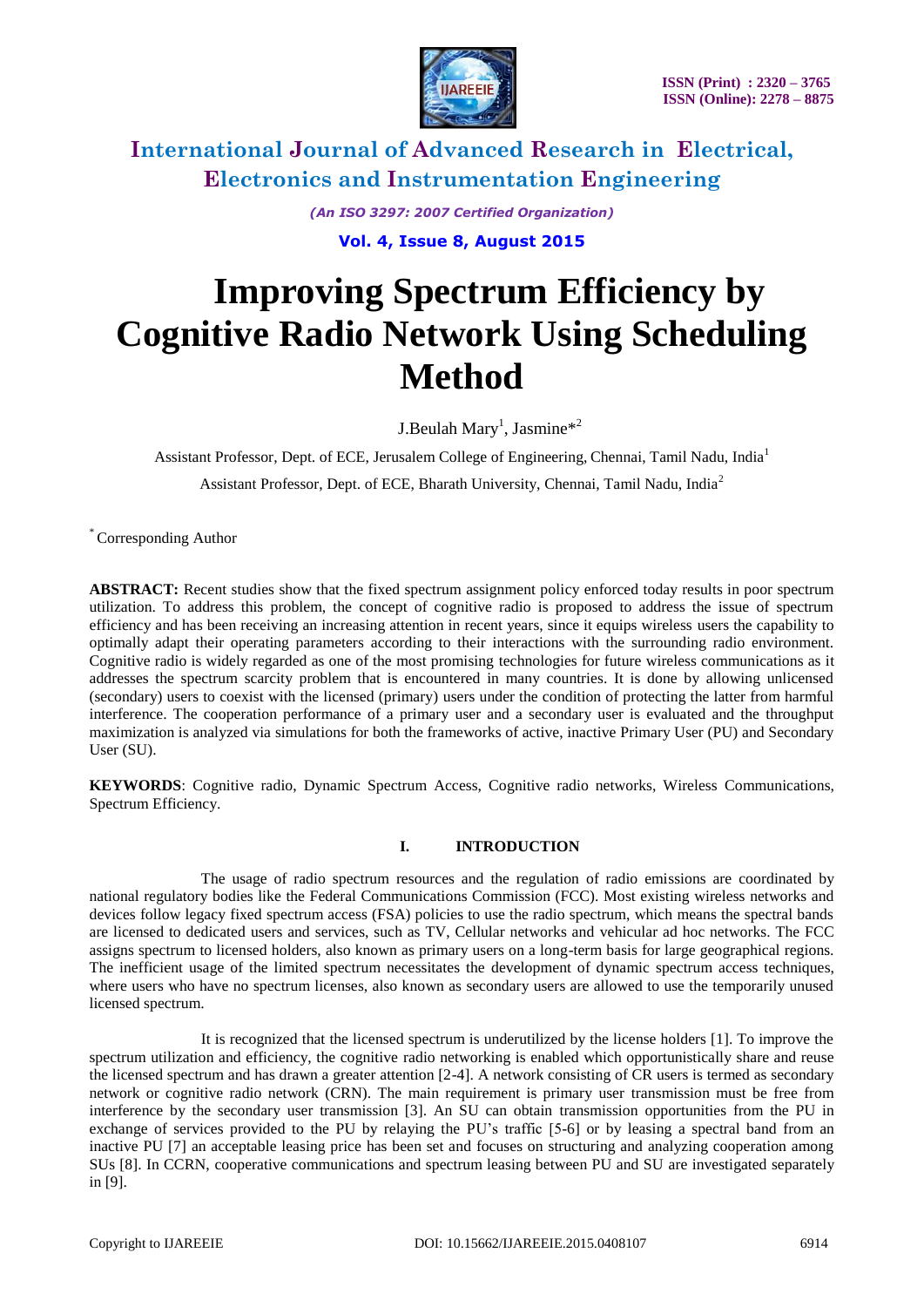

*(An ISO 3297: 2007 Certified Organization)*

### **Vol. 4, Issue 8, August 2015**

#### **II. COOPERATIVE COMMUNICATION IN COGNITIVE RADIO NETWORKS**

Cooperation introduces the need for a control channel and has been known recently as a way to overcome the limitation of wireless systems [10]. The cognitive radios are allowed to cooperate for sensing the spectrum, so that the hidden terminal issues are addressed [10].



Figure 1. Networking architectures in CCRN

A CCRN environment consists of a primary network (PN) with a primary base station (PBS) and multiple PU's and a secondary network (SN) with a secondary base station (SBS) and multiple SU's. In the PN, PU can occupy the licensed spectrum for a continuous time slot with duration T+∆T allocated by the PBS on a noninterference basis [11]. If a PU is far away from its intended PBS or the link between the PU and PBS is a blocked buildings, so that the direct transmission of PU cannot support the primary service, the PU selects a SU as a relay. Now the PU communicates with its PBS and a SU communicates with the SBS and is involved in cooperative communications.

When the PU does not communicate it leases the spectrum to the SU so that the spectrum is utilized efficiently and also the PU is profitable. This is referred to as spectrum leasing. Cognitive radio can be used for cooperative communications with active PU, SU and spectrum leasing with inactive PU, SU [12].

#### **III. PROBLEM FORMULATION**

As multiple SUs compete with each other to cooperate with the PU, each SU is motivated to provide a large cooperation gain to PU such as meeting the transmission requirement and power constraint. SU uses additional transmit power to obtain the transmission opportunity, the parameters SU needs to optimize are  $P_s$  and  $\alpha$  [13].

Weighted sum throughput maximization for the SU has to be evaluated for the performance of cooperative communications. The optimization problem can be formulated as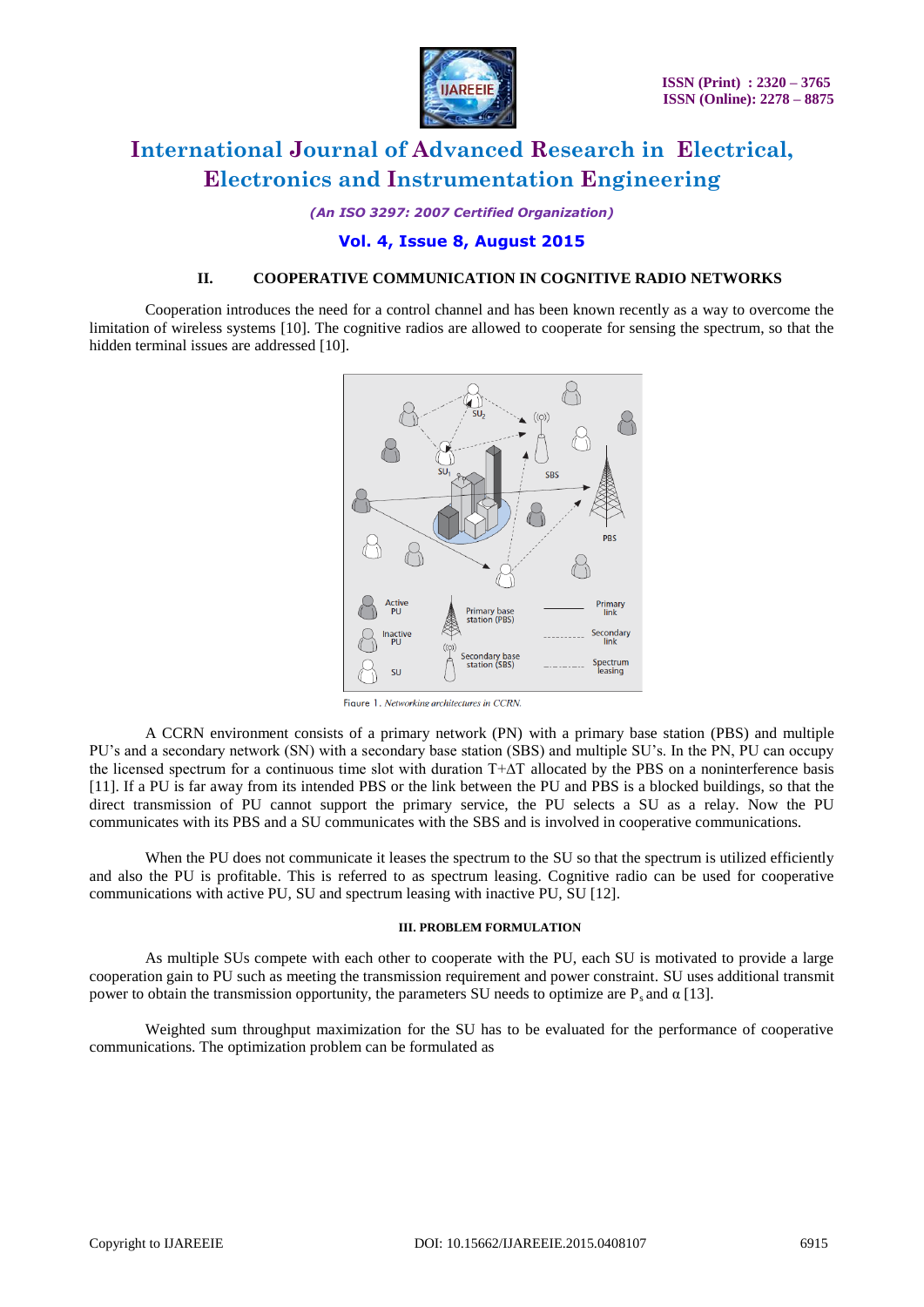

*(An ISO 3297: 2007 Certified Organization)*

### **Vol. 4, Issue 8, August 2015**

 $\max C_{WSum} = (1 - \zeta)C_P + \zeta C_S,$  $\alpha, P_s$ Subject to:  $C_P > KC_{Pd}$ ,  $C_S \geq C_{ST}$ ,  $P_S \leq P_{SM}$ ,  $0 < \alpha < 1$ .

Where  $C_{WSum}$  is a weighted sum of the PU's cooperating throughput,  $C_{P_1}$  and SU's throughput  $C_{S_2}$  with the weighting parameter ζ. The generalized metric in terms of throughput are as ζ=0, it maximizes PU's throughput, when  $\zeta$ =1, it maximizes SU's throughput and  $\zeta$ =1/2 which strikes a balance between PU and SU [14].

If the link from PU to the PBS is blocked by buildings, the SU provides multihop service to the PU and SU may ask for larger  $\zeta$  for cooperation. C<sub>Pd</sub> denotes the direct transmission throughput of PU without cooperating SU. The constraints are cooperation with SU, achievable throughput of SU to meet its minimum throughput requirement denoted as  $C_{ST}$  and SU's transmit power should be bound by  $P_{SM}$  [15].

The optimization problem can be solved by using primal-dual subgradient algorithms such as the method of Lagrange multipliers and the Karush-Kuhn-Tucker conditions. By solving the problem, the SU knows whether itself and PU can obtain benefits. If so it responds else keeps silent. Based on the response of SU, PU selects the SU that can provide the largest  $C_P$  as the relaying node.

#### **IV. SIMULATION RESULTS**

An ideal channel is selected and simulation results for the bit error probability for the BPSK signal using OFDM modulation with the theoretical and simulated performance is compared.



Based on the On-Off Based Scheduling algorithm the User Signal-to-Noise Ratio rates and the acceptable users SNR are simulated for the bandwidth with minimum and maximum number of users.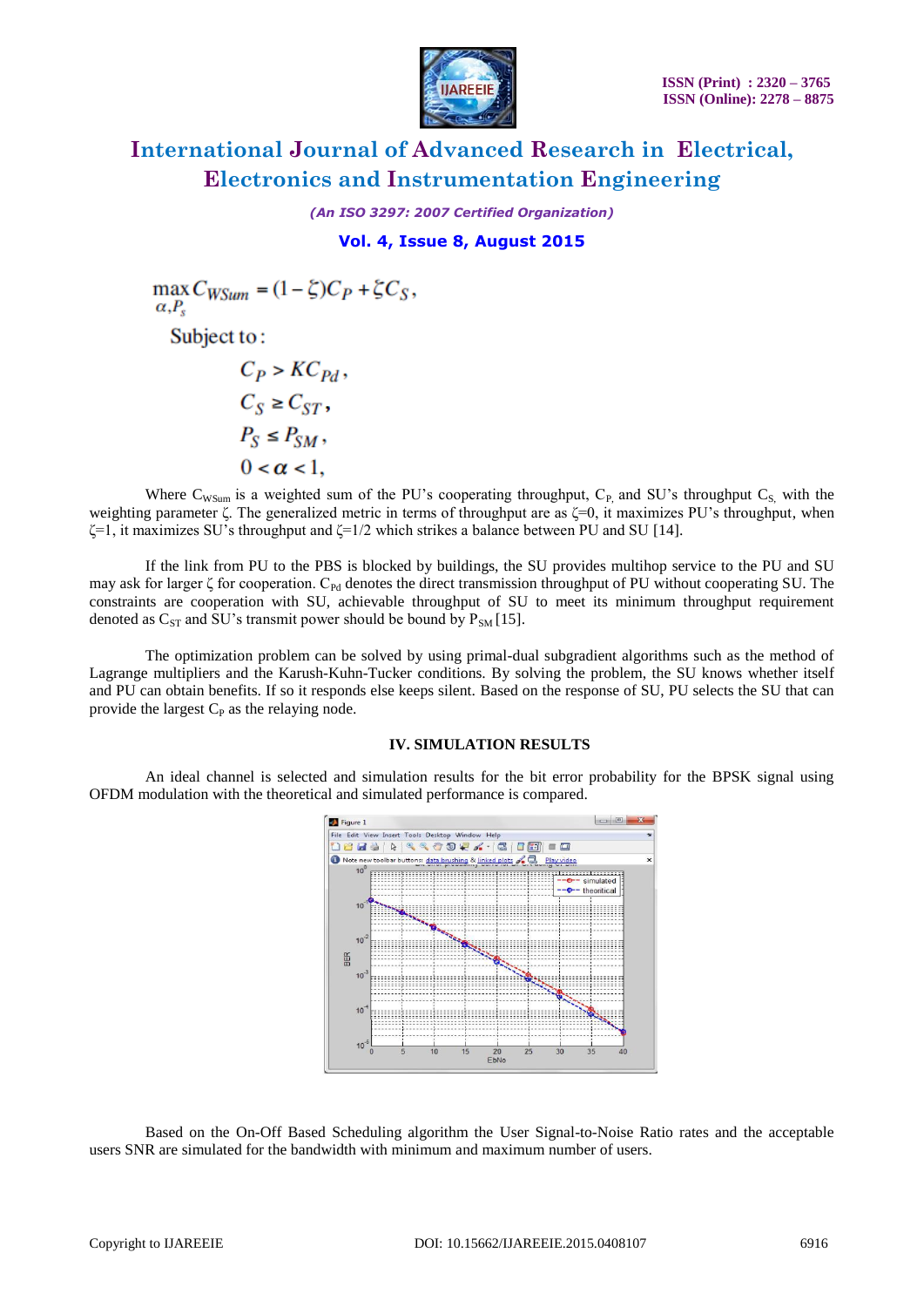

*(An ISO 3297: 2007 Certified Organization)*

### **Vol. 4, Issue 8, August 2015**





Based on the Switched Based Scheduling algorithm the User Signal-to-Noise Ratio rates and the acceptable users SNR are simulated for the bandwidth with minimum and maximum number of users.

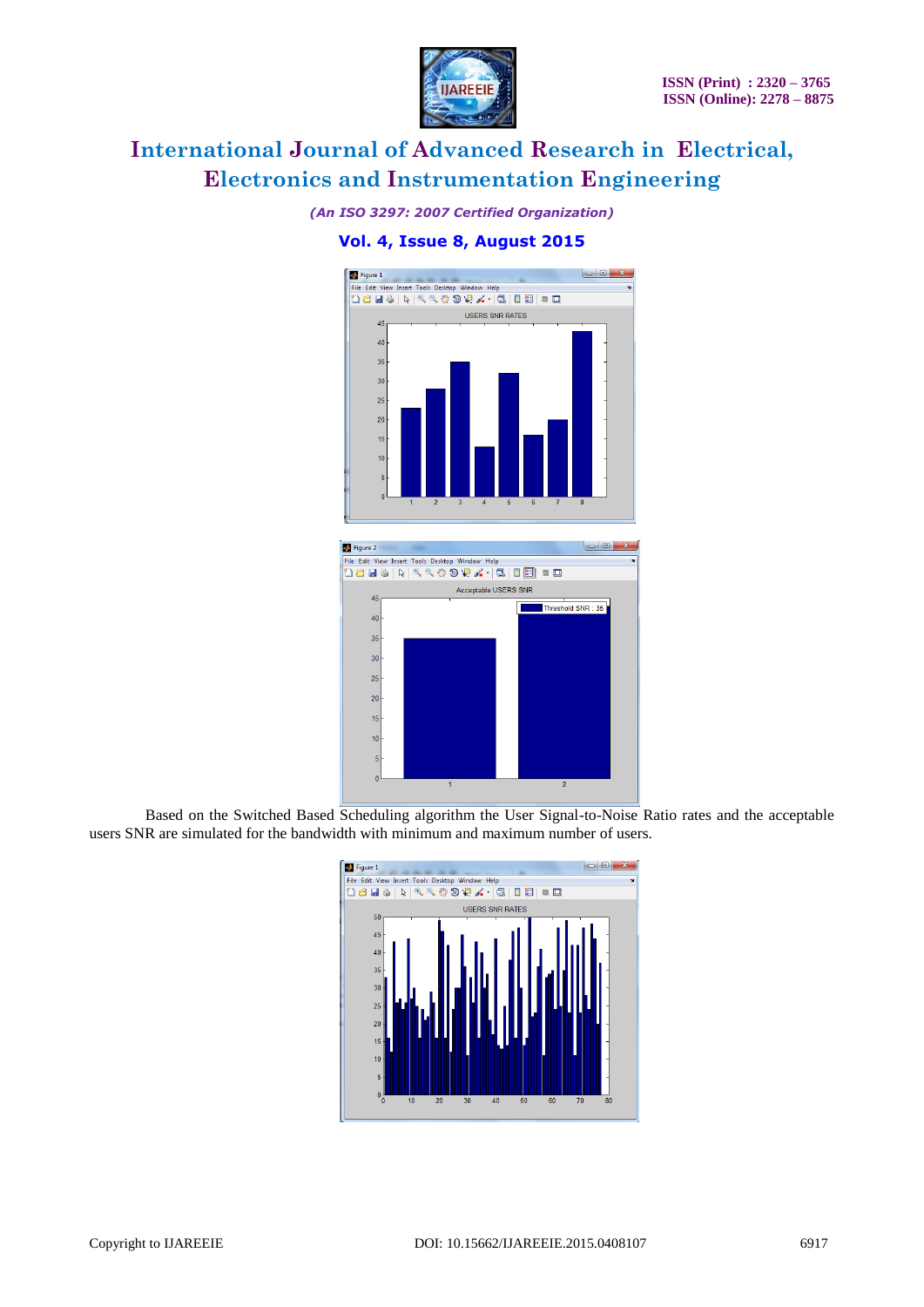

*(An ISO 3297: 2007 Certified Organization)*

### **Vol. 4, Issue 8, August 2015**



Throughput of cooperative communications between primary users and secondary users is simulated.



#### **V. CONCLUSIONS AND FUTURE WORK**

User-Cooperation based CRN is an excellent approach for improving the spectral efficiency and utilization. The different scheduling algorithms are applied for the acceptable users SNR Rates for the effective utilization of the spectrum. The throughput maximization for PU and SU is evaluated for cooperative communications. The future work for improving spectral efficiency is encountering the challenging issues in the Physical layer, MAC layer and Co-Channel interference.

#### **ACKNOWLEDGEMENT**

I express my sincere thanks to Mrs.G.Bhavani, Assistant Professor, Department of Electronics and Communication Engineering for providing the support and encouragement in the successful completion of this work and providing active guidance and helpful suggestions.

#### **REFERENCES**

- 1. FCC, "Spectrum policy task force," *ET Docket 02-135*, Nov. 2002.
- 2. Jeyanthi Rebecca L., Dhanalakshmi V., Sharmila S., "Effect of the extract of Ulva sp on pathogenic microorganisms", Journal of Chemical and Pharmaceutical Research, ISSN : 0975 – 7384 , 4(11) (2012) pp.4875-4878.
- 3. J. Wang, M. Ghosh, and K. Challapali, "Emerging Cognitive Radio Applications: A Survey," *IEEE Commun. Mag.*, vol. 49, no. 3, Mar. 2011, pp. 74–81.
- 4. Menon R., Kiran C.M., "Concomitant presentation of alopecia areata in siblings: A rare occurrence", International Journal of Trichology, ISSN : 0974-7753, 4(2) (2012) pp.86-88.
- 5. B. Wang, and K. Liu, "Advances in Cognitive Radio Networks: A Survey," *IEEE J. Sel. Top. Sig. Proc.*, vol. 5, no. 1, Feb. 2011, pp. 5–23.
- 6. O. Simeone *et al.*, "Spectrum Leasing to Cooperating Secondary Ad Hoc Networks," *IEEE JSAC*, vol. 26, no. 1, Jan. 2008, pp. 203–13.